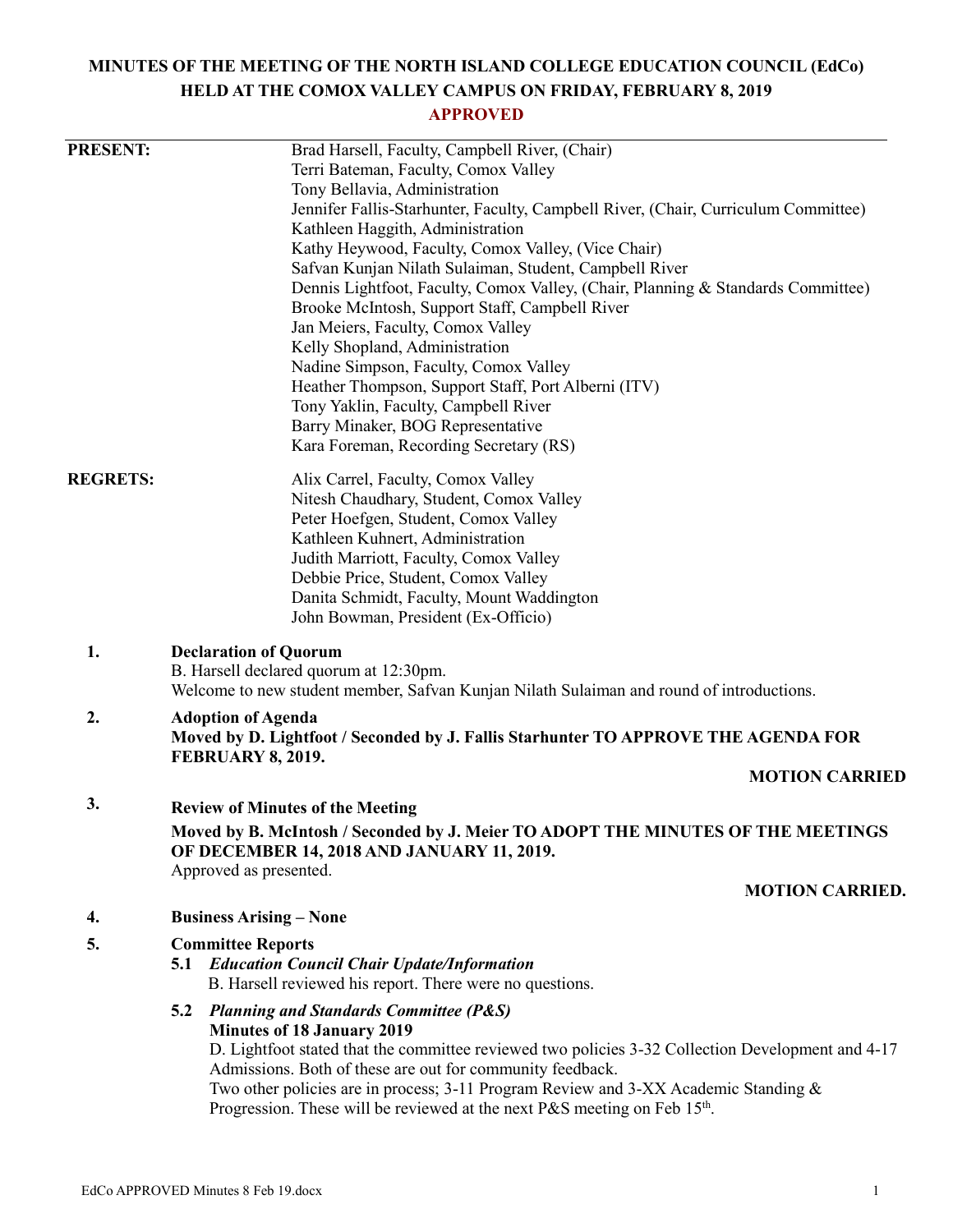## **5.3** *Curriculum Committee*

J. Fallis Starhunter noted that the February Curriculum Committee meeting has been canceled due to a lack of submissions, so there will be no curriculum submissions for the March EdCo meeting.

## **Minutes of 25 January 2019**

## **5.3.1 Course Revision – ENG 098 Essay Writing and Critical Reading**

## **Moved by J. Fallis Starhunter / Seconded by K. Haggith TO APPROVE THE COURSE REVISION.**

## **EFFECTIVE/START DATE: FA 2019**

## *Discussion:*

It was noted that learning outcomes are mandated by the ABE articulation group. **Recommended Revisions:**

 It was assumed that SRO will remove, "or Distance (D)" from Format on Authorized Course Description (ACD).

## **MOTION CARRIED.**

## **5.3.2 Program Revision – Electrician Apprenticeship Harmonized**

**Moved by J. Fallis Starhunter / Seconded by K. Heywood TO APPROVE THE PROGRAM REVISION.**

## **EFFECTIVE/START DATE: SP 2019**

*Discussion:* None

## **MOTION CARRIED.**

#### **5.3.3** *Items 5.3.3 & 5.3.5 were taken together*

**& New Course – ELH 300 Electrician Apprenticeship Common Core Level 3** 

#### **5.3.5 Harmonized**

**New Course – ELH 400 Electrician Apprenticeship Common Core Level 4 Harmonized**

**Moved by J. Fallis Starhunter / Seconded by T. Bateman TO APPROVE THE NEW COURSES.**

### **EFFECTIVE/START DATE: SP 2019**

*Discussion:* None

## **MOTION CARRIED.**

**5.3.4 New Course – ELH 301 Electrician Apprenticeship Harmonized Gap Training B**

**Moved by J. Fallis Starhunter / Seconded by K. Heywood TO APPROVE THE NEW COURSE.**

## **EFFECTIVE/START DATE: SP 2019**

*Discussion:*

None

## **MOTION CARRIED.**

## **5.3.6 New Program – Shellfish Aquaculture Technician Program**

## **Moved by J. Fallis Starhunter / Seconded by K. Haggith TO APPROVE THE NEW PROGRAM.**

## **EFFECTIVE/START DATE: SP 2019** *Discussion:*

 Regarding credit values; there is no provincial standard for Trades credits and currently nothing in NIC policy with regard to credits. The credit values in this program are consistent with the Aquaculture Technician Certificate program.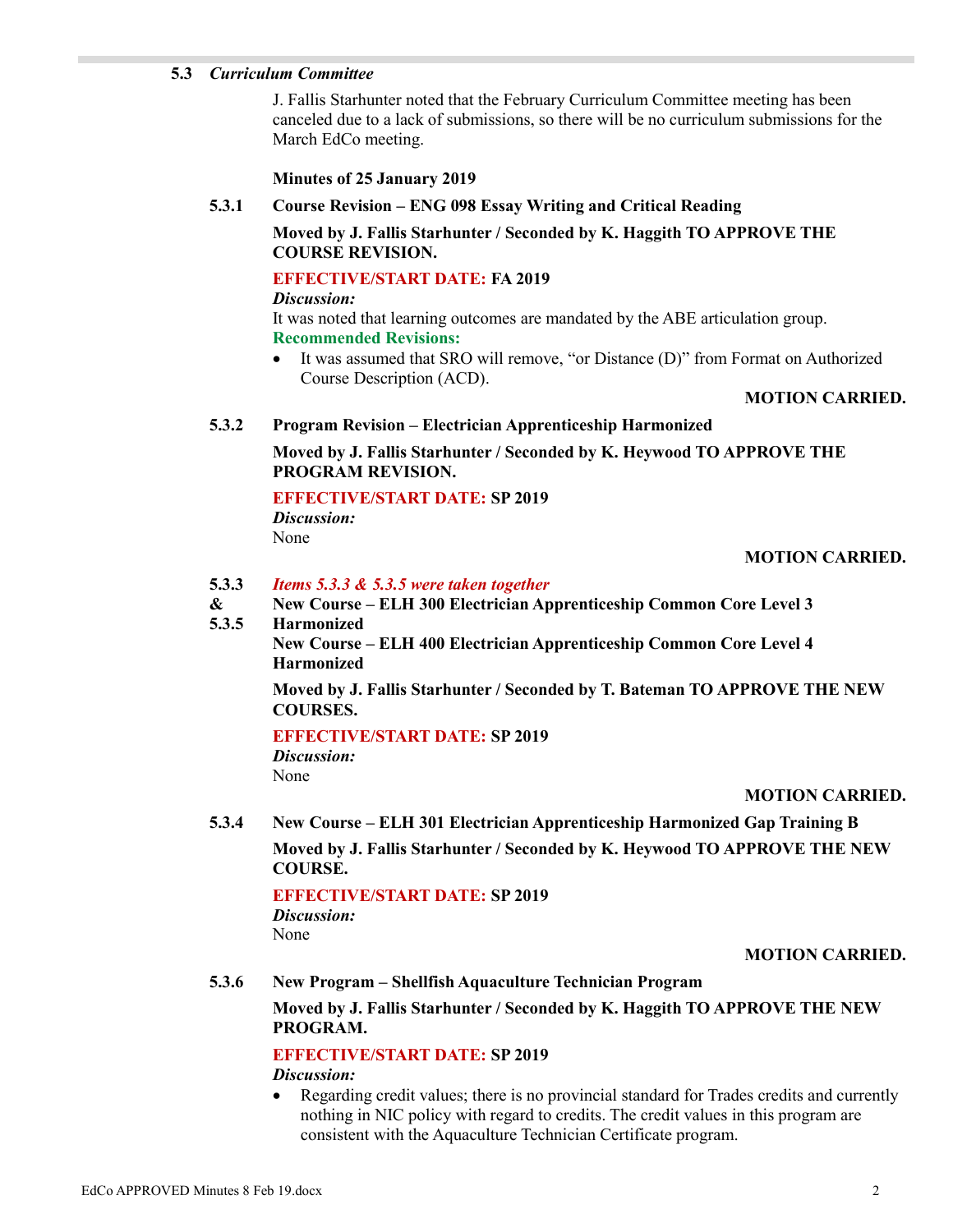- Concern expressed about cost to students of external certifications listed as co-requisites which are not funded by student loans. Question; are these appropriately listed as corequisites.
- Regarding whether the department's revised math requirements were consistent. It was agreed the chair would confirm with the department before revisions were made and submitted to Student Records (SRO).
	- (a) Are they the right level?
	- (b) Should the grade 11 courses be included?

**Recommended Revisions: (RS)** *(after confirmation with the department) Admission Requirements*

• Add revised

## **MOTION CARRIED. 2 OPPOSED. 1 ABSTENTION.**

**5.3.7** *Items 5.3.7 – 5.3.11 were taken together*

**New Course – SFQ 100 Shellfish Aquaculture Business Development**

**5.3.11 New Course – SFQ 101 Shellfish Diseases and Biosecurity New Course – SFQ 102 Shellfish Post-Harvest Processing and Marketing New Course – SFQ 103 Innovations in Shellfish Aquaculture Production New Course – SFQ 104 Shellfish Aquaculture Health and Safety**

> **Moved by J. Fallis Starhunter / Seconded by D. Lightfoot TO APPROVE THE NEW COURSES WITH THE REVISED PREREQUISITES.**

## **EFFECTIVE/START DATE: SP 2019**

*Discussion:*

None

**–**

**Recommended Revisions: (RS)** *(after confirmation with the department) Prerequisites (on all courses except SFQ 106 and 107)*

• Add revised

### **MOTION CARRIED.**

## **5.3.12 New Course – SFQ 105 Strategies for Success in Shellfish Aquaculture**

**Moved by J. Fallis Starhunter / Seconded by J. Meiers TO APPROVE THE NEW COURSE WITH THE REVISED PREREQUISITES.**

## **EFFECTIVE/START DATE: SP 2019**

*Discussion:* None. **Recommended Revisions: (RS)** *(after confirmation with the department) Prerequisites*

• Add revised

### **MOTION CARRIED.**

## **5.3.13 New Course – SFQ 106 Shellfish Aquaculture Field School**

**Moved by J. Fallis Starhunter / Seconded by T. Bateman TO APPROVE THE NEW COURSE.**

## **EFFECTIVE/START DATE: SP 2019**

*Discussion:* None

## **MOTION CARRIED.**

## **5.4.14 New Course – SFQ 107 Shellfish Aquaculture Practicum**

**Moved by J. Fallis Starhunter / Seconded by D. Lightfoot TO APPROVE THE NEW COURSE.**

## **EFFECTIVE/START DATE: SP 2019**

*Discussion:* None

## **MOTION CARRIED.**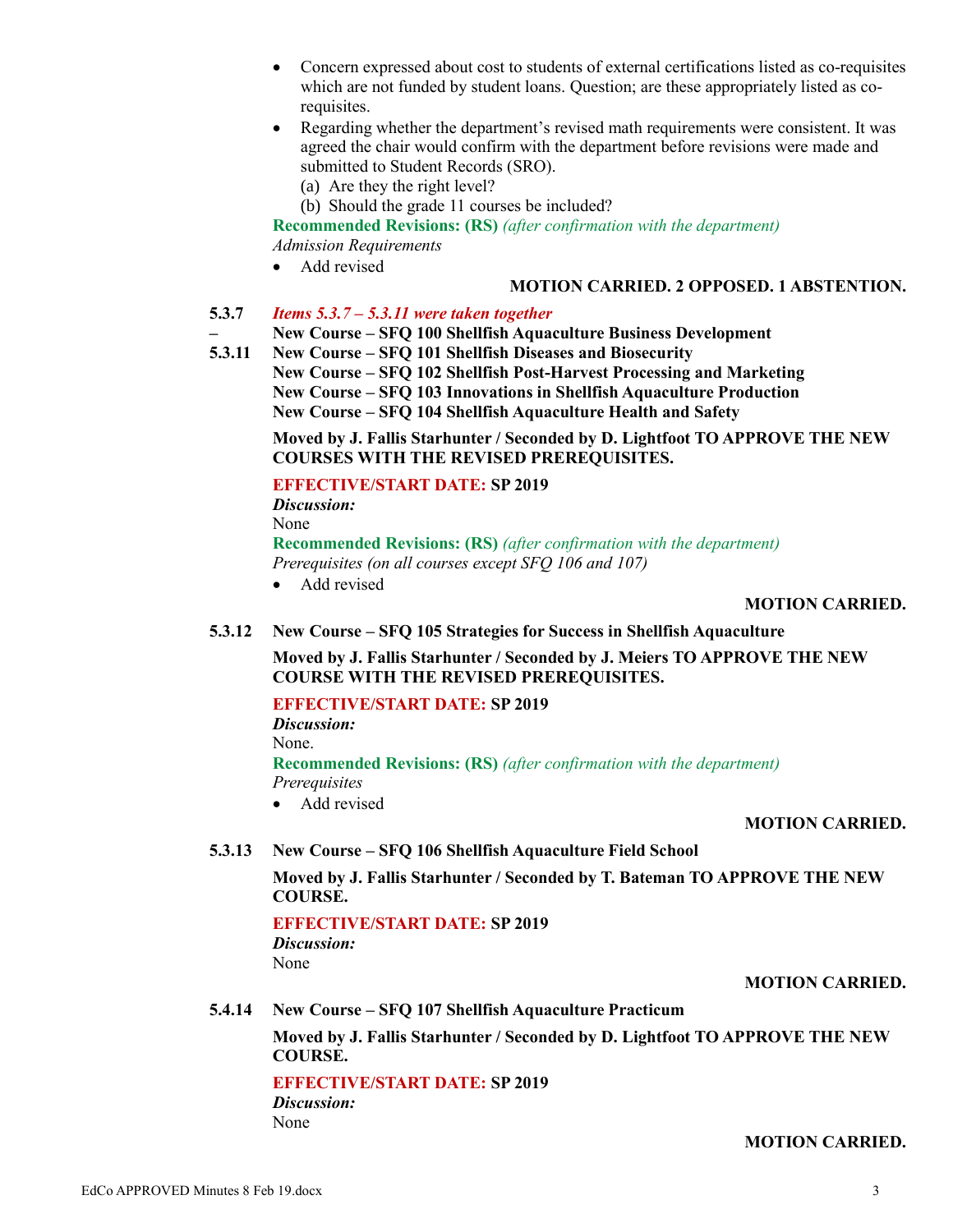## **6. New Business**

### **6.1** Consistent formatting of Authorized Course Descriptions (ACDs)

The chair requested permission from Council to have discussions with the various stakeholders about the possibility of creating a style guide to standardize formatting on all ACDs. Historically, there has been no consistency when advising faculty what is required on submissions for approval. It was noted that a style guide would also facilitate the population of information into the curriculum software if/when it is implemented.

It was agree that the chair will bring his findings back to Council for consideration of any changes moving forward.

## **Moved by D. Lightfoot / Seconded by T. Bellavia TO AUTHORIZE THE CHAIR TO INVESTIGATE THE CREATION OF A STYLE GUIDE.**

### **MOTION CARRIED.**

## **7. Correspondence/Information**

7.1 **(Verbal) Report from Senior Education Team (SET)** *(T. Bellavia, AVP Access & Regions) Highlights*:

- Update on hiring new director of Teaching & Learning & Innovation This is still in progress and will hopefully be completed by the end of this academic year.
- Support for the development of the new college plan 2020-2025 which includes a critical insight analysis (CIA) of the current nine strategic priorities. SET is responsible for five of these.
- Progression policy will be reviewed by the P&S Committee on Feb  $15<sup>th</sup>$  and will proceed through the usual process before coming to EdCo for final approval.
- Multi-Year Program Plan (MYPP) is NIC's educational plan led by the EVP, Academic's office. Decanal-area departments establish priorities regarding funding of programs and submit to the dean's office. SET will review and adjudicate those priorities on Feb 12<sup>th</sup>. Outcomes will be communicated to the college community following that meeting. Appreciation was expressed to faculty and deans/directors for all their work on this.

#### 7.2 **(Verbal) Report from Aboriginal Education** *(K. Shopland, Director) Highlights*:

• Aboriginal Service Plan (ASP)

ASP dollars are the primary funding source for Aboriginal Education which includes funding for elders, advisors and specific programming. The director works directly with regional committees from Northern, West Coast and Central regions. These committee are made up of representatives from the First Nations communities, Aboriginal organizations, school districts and the Indigenous Adult & Higher Learning Association (IAHLA) schools. They identify the needs for each region and the director creates the proposal which is approved through the Aboriginal Education Council and then submitted to the Ministry. Although it is a three year plan, it is funded on a one year basis and plans must be submitted annually. This process has recently been reviewed and potential changes are forthcoming. A submission will not be required this year. Last year's plan will be carried over but this will not impact current activities.

- NIC's Port Hardy campus has been honoured with Kwak'wala name by the three bands in that region. This is in an effort toward reconciliation and indigenization. Elders and community members came together to discuss what NIC means to the region. The new name is Mix'alakwgila (meexalakwageela) which means "Maker of the Dream" or "Maker of what has been dreamt about." The hope is to have the new name formalized in April. *(An audio file of the pronunciation is available to EdCo members on the EdCo team site.)*
- 7.3 The chair acknowledged the appointment of Allison Byrne from Campbell River campus to the Research & Ethics Board.

## **Addition:**

The two newly elected chairs of the standing committees were acknowledged:

- Jennifer Fallis Starhunter for Curriculum Committee
- Judith Marriott for Planning & Standards Committee